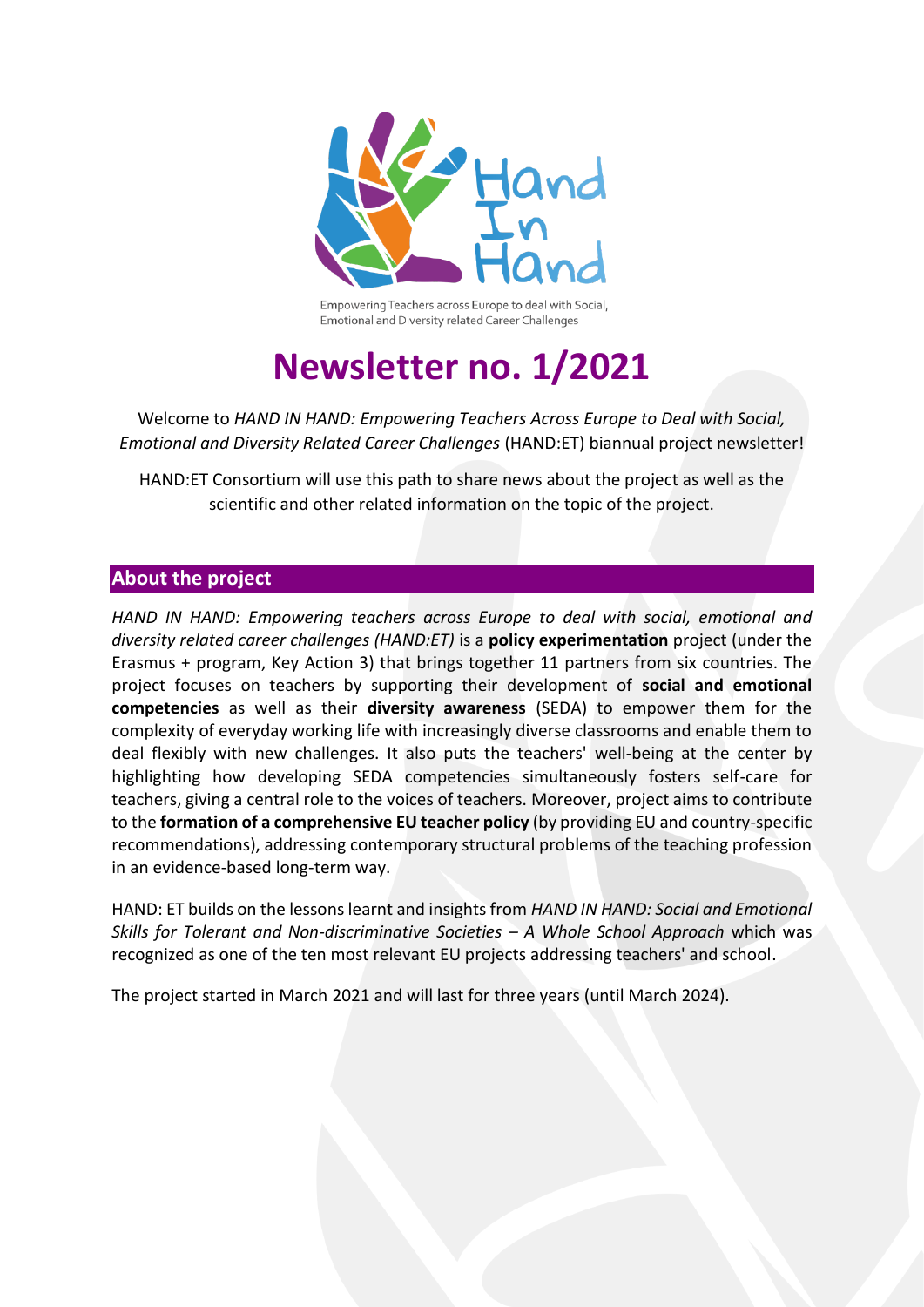

### **News**

## *HAND: ET is now live!*

We are happy to announce the (re)launch of the official HAND:ET project web page and social [media.](https://www.facebook.com/HANDinHAND.si) The [web page](https://handinhand.si/en/) consists of the original *[HAND in HAND: Social and Emotional Skills for](https://2017-20.handinhand.si/)  [Tolerant and Non-discriminative Societies -](https://2017-20.handinhand.si/) A Whole School Approach* project subpage where you can find all previously published materials and tools and new **HAND IN HAND**: [Empowering Teachers Across Europe to Deal with Social, Emotional and Diversity Related](https://handinhand.si/en/home2/)  [Career Challenges](https://handinhand.si/en/home2/) project subpage where you will find all recent news, publications and materials relevant for the project and connected to the topic of empowering teachers in dealing with social, emotional and diversity related career challenges. Moreover, you can stay updated on the recent project developments via official project [Facebook page.](https://www.facebook.com/HANDinHAND.si/)



## *Evolution of the understanding the need for social and emotional competencies and diversity awareness (SEDA) in schools*

HAND:ET project coordinator Ana Kozina, Scientific Associate at [Educational](https://www.pei.si/en/educational-research-institute/) Research Institute, shared her insights on the evolution of the project idea from the initial Hand in Hand project to current HAND:ET project as well as on the importance of the topic of empowering teachers and social and emotional competencies and diversity awareness (SEDA) in schools.

The context and specific circumstances during which both project ideas were formulated was elaborated, lessons learned in the initial Hand in Hand project that provided significant input and deeper understanding of the need for the central role of teachers in the project were explained as well as the deepened policy dimension of the HAND:ET project.

You can read the full article [here.](http://www.edupolicy.net/2021/10/27/evolution-of-the-understanding-the-need-for-social-and-emotional-competencies-and-diversity-awareness-seda-in-schools/)

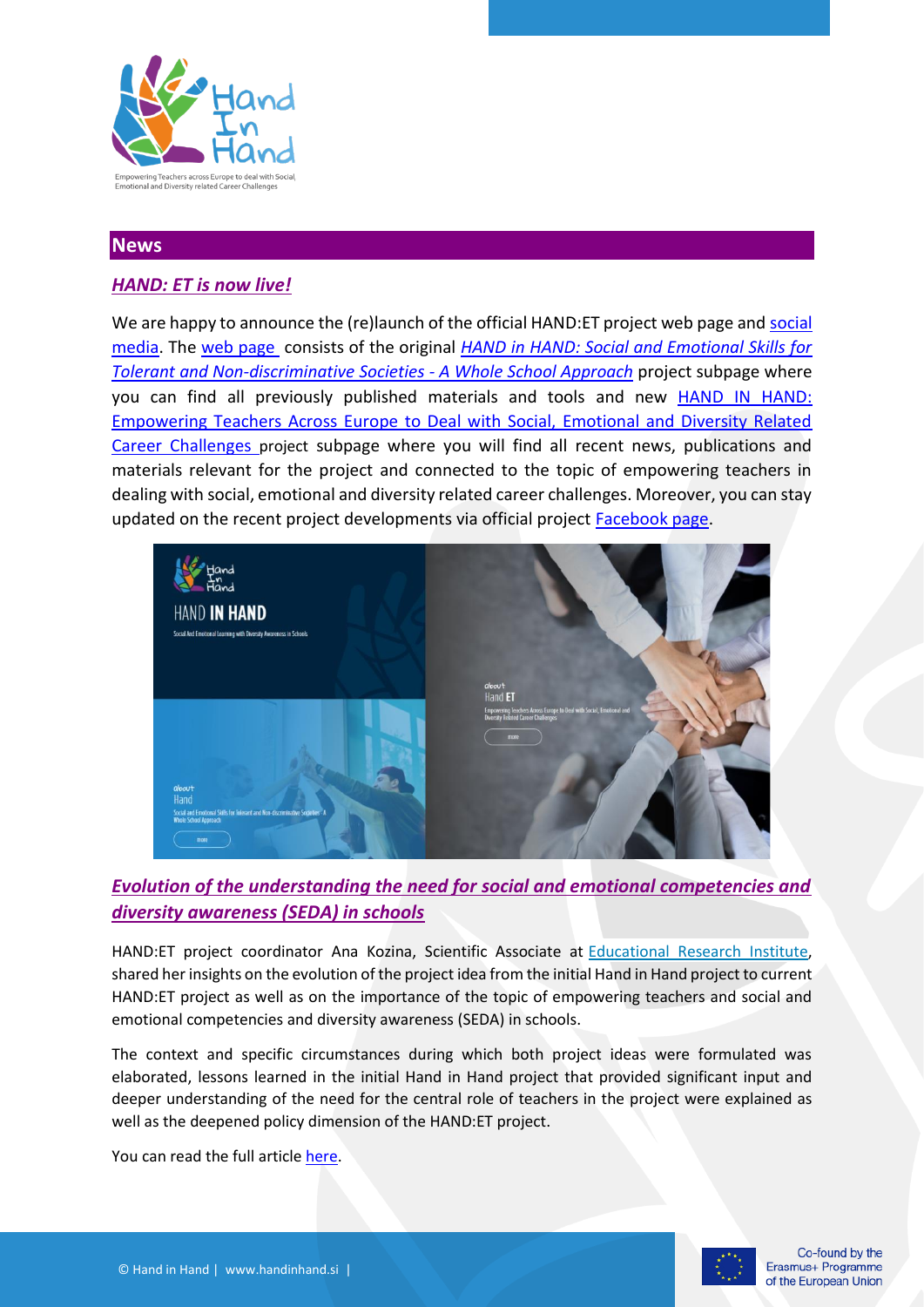

#### **Learning activities**

#### *Focus on social, emotional and intercultural education in Edu Focus*

Early in September and right on time for the next school year we have (re)opened the topic of social, emotional and intercultural education (SEI). [Educational Research Institute \(ERI\)](https://www.pei.si/en/educational-research-institute/) team member Urška Štremfel was part of the **Edu Focus**, video series hosted by Network of [Educational Policy Centers \(NEPC\),](http://www.edupolicy.net/) HAND:ET partner, where she presented the mapping study Policies of social, emotional and intercultural education in six countries (Azerbaijan, Bosnia and Herzegovina, Croatia, The Republic of Moldova, Russia and Slovenia).

The need for this mapping study originates from the *HAND in HAND: Social and Emotional Skills for Tolerant and Non-discriminative Societies - A Whole School Approach* project, that was implemented from 2017 – 2020 and on which this project was built on. The project among other important policy experimentation results revealed a lack of integrated and coherent policies supporting the realization of SEI education in participating European Union member states<sup>1</sup>. Taking into consideration the cultural conditionality of SEI education it confirmed the need for further research in the field.

Aim of the mapping study was to develop an in-depth understanding of national policy initiatives at the system, school and classroom levels, which promote and mainstream SEI education in schools in selected NEPC countries. The results are consistent with scarce existing international mapping studies in the field. The mapping reveals the similar challenges of establishing coherent national system for supporting SEI education.

The video is available [here](https://www.youtube.com/watch?v=MBxaTe-Vsrk) and you can read the full publicatio[n here.](https://bit.ly/3qe2Emr)



<sup>&</sup>lt;sup>1</sup> Štremfel, U. (2020). The embeddedness of social, emotional and intercultural/transcultural learning in European and national educational policies and practices. In A. Kozina (ed.), Social, emotional and intercultural competencies for inclusive school environments across Europe - Relationships matter. Berlin: Verlag Dr Kovač.

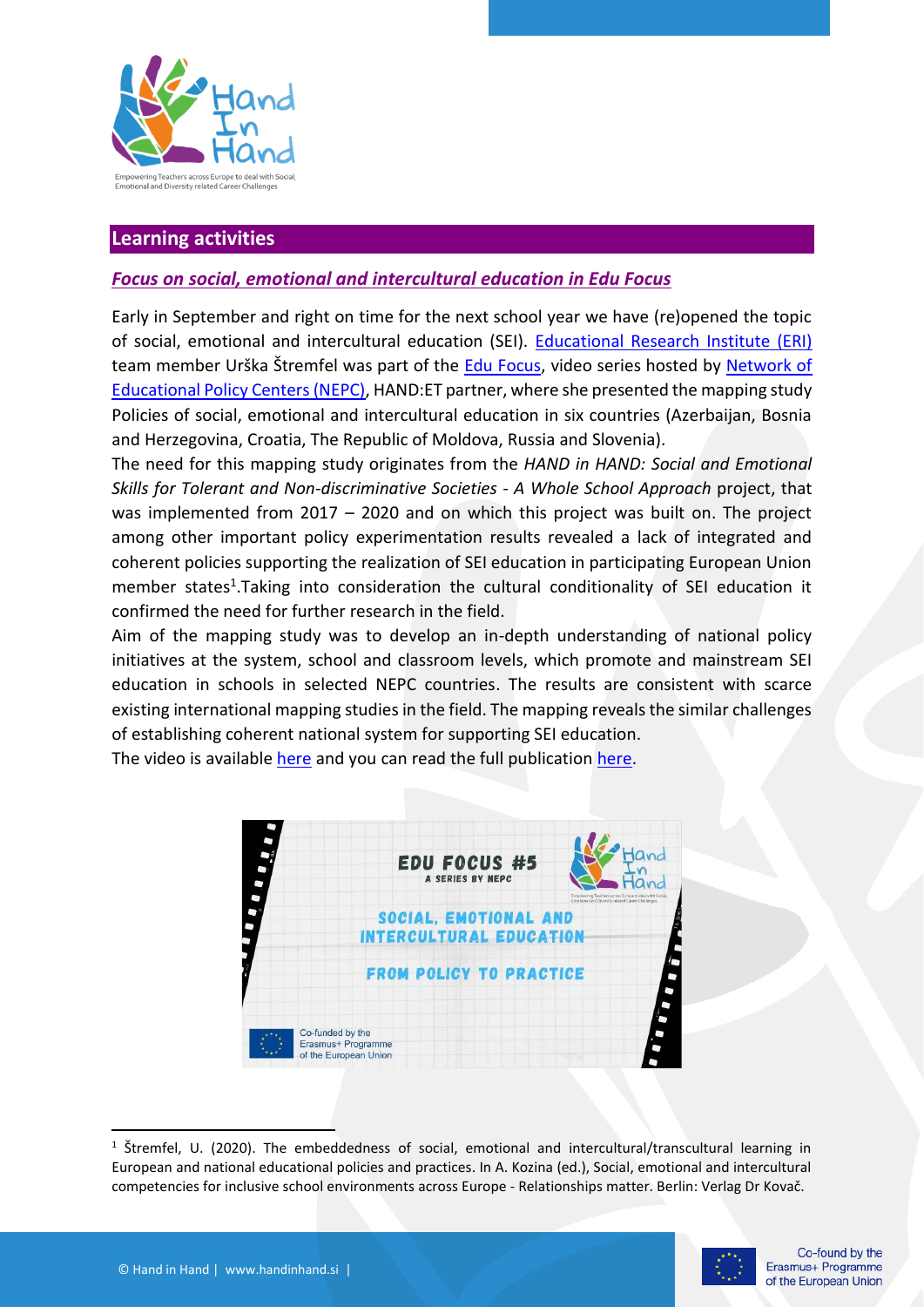

#### *Norm critical pedagogy: Revealing the power embedded in "normal"*

We have continued with the learning activities in the October as well! As a part of the HAND in HAND: ET project[, Mid Sweden University](https://www.miun.se/en/) hosted an online webinar *Diversity, norm critical approaches and intersectionality*, focusing on the conceptualisation of diversity in society with a special focus on the diversity in the classrooms. The webinar was open for the members of Consortium as well as the interested parties.

[Dr. Lovise Haj Brade,](https://www.miun.se/Personal/lovisehajbrade/),) researcher at Mid Sweden University, expert in the field of diversity gave a lecture on diversity, intersectionality and dimensions of diversity such as gender, socioeconomical background, functional variations and ethnicity.

Lecture consisted of the short introduction about the legal framework regarding inclusion and diversity in Swedish schools and legally acknowledged and not acknowledged grounds of discrimination in Sweden. Furthermore, norm critical interventions in 'diversity/equality work' were elaborated and the concept of intersectionality was explained. Main conclusion was that "in order to challenge the structural inequality we have to address not only the marginalisation of 'other' position but also how the normative position is reproduced. Intersectional approach means to consider how "categories" are co-produced and constitute one another and it is necessary in order to avoid reproducing normative assumptions about what some category is".

After the lecture, a discussion followed debating the presented ideas and connecting them to the HAND:ET project activities.

#### **Events**

#### *Social and emotional competencies in the context of support mechanisms*

Ana Kozina and Tina Vršnik Perše from [Educational Research Institute](https://www.pei.si/en/educational-research-institute/) were invited to participate at the International Conference [Resetting education and training for the digital](https://resetedu.eu/)  [age](https://resetedu.eu/) where they moderated the workshop on the importance of social competencies for emotional well-being with a title *[What is the role of teachers in supporting emotional](https://resetedu.eu/speakers/)  wellbeing and [nurturing social skills](https://resetedu.eu/speakers/)*?. Conference took place on 8th and 9th November and in the workshop the challenges faced by the teachers and the important role social and emotional competencies can play when looking for a support mechanisms were addressed.